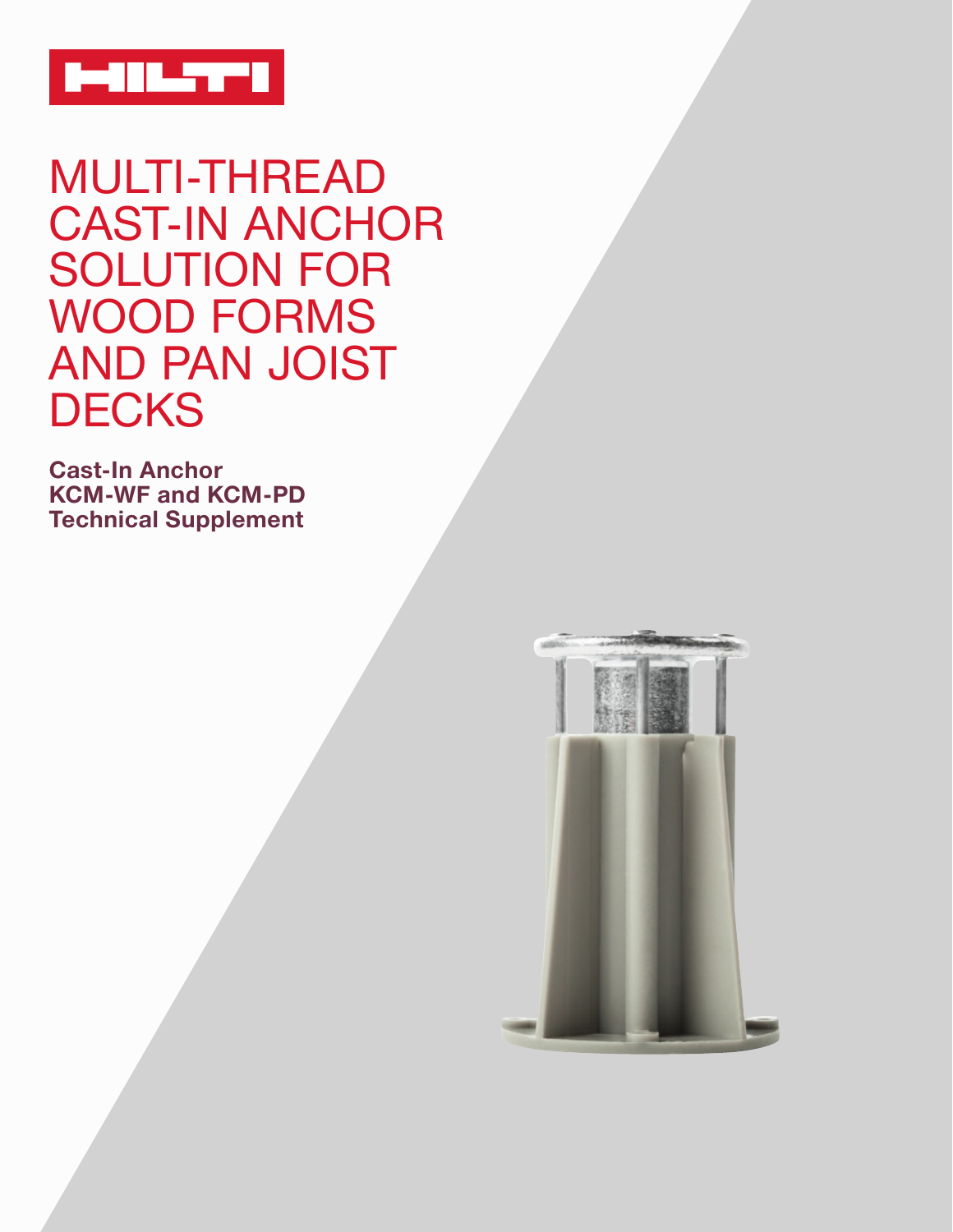

# PRODUCT DESCRIPTION



**KCM-WF**



KCM-WF/PD cast-in anchors are internally threaded cast-in anchors suitable for use with either wood (WF) or metal pan joist deck (PD) form work. The internal thread designs for the KCM-WF/PD anchors include multiple thread sizes within each anchor to allow for the installation of different diameters of anchor rods. The KCM-WF and KCM-PD are ideally suited for a variety of rod hanging applications and offer significant time savings over traditional post-installed anchor solutions.

### **Product features**

- Application-relevant multi-thread configurations
- KCM-WF/PD have color coded perforated Foam inserts to prevent concrete intrusion
- KCM-WF have notched nails that snap off easily at the concrete surface after the wood forms are stripped.
- KCM-WF nails above the head lock the metal head to the plastic body preventing head popping off due to rebar hits
- KCM-WF nail and anchor design profile reduce the risk of anchor knock over due to accidental rebar hit
- KCM-PD has a design without nails for fastening to pan joist deck
- Wider base of the KCM-PD allows for easy fastening to pan joist deck.

# MATERIAL SPECIFICATIONS

KCM-WF and KCM-PD anchors have an insert body made from carbon steel with an engineered plastic flange. The insert body is zinc plated per ASTM B633 Fe/Zn 5 Type III.

#### **Listings/Approvals**

ICC-ES (International Code Council) ESR-4145

City of Los Angeles, 2018 LABC Supplement (within ESR-4145)

Florida Building Code, 2017 FBC with HVHZ Supplement (within ESR-4145)

FM (Factory Mutual) Pipe Hanger Components for Automatic Sprinkler Systems 3/8 through 3/4

UL LLC

UL 203 Pipe Hanger Equipment for Fire Protection Services 3/8 through 3/4

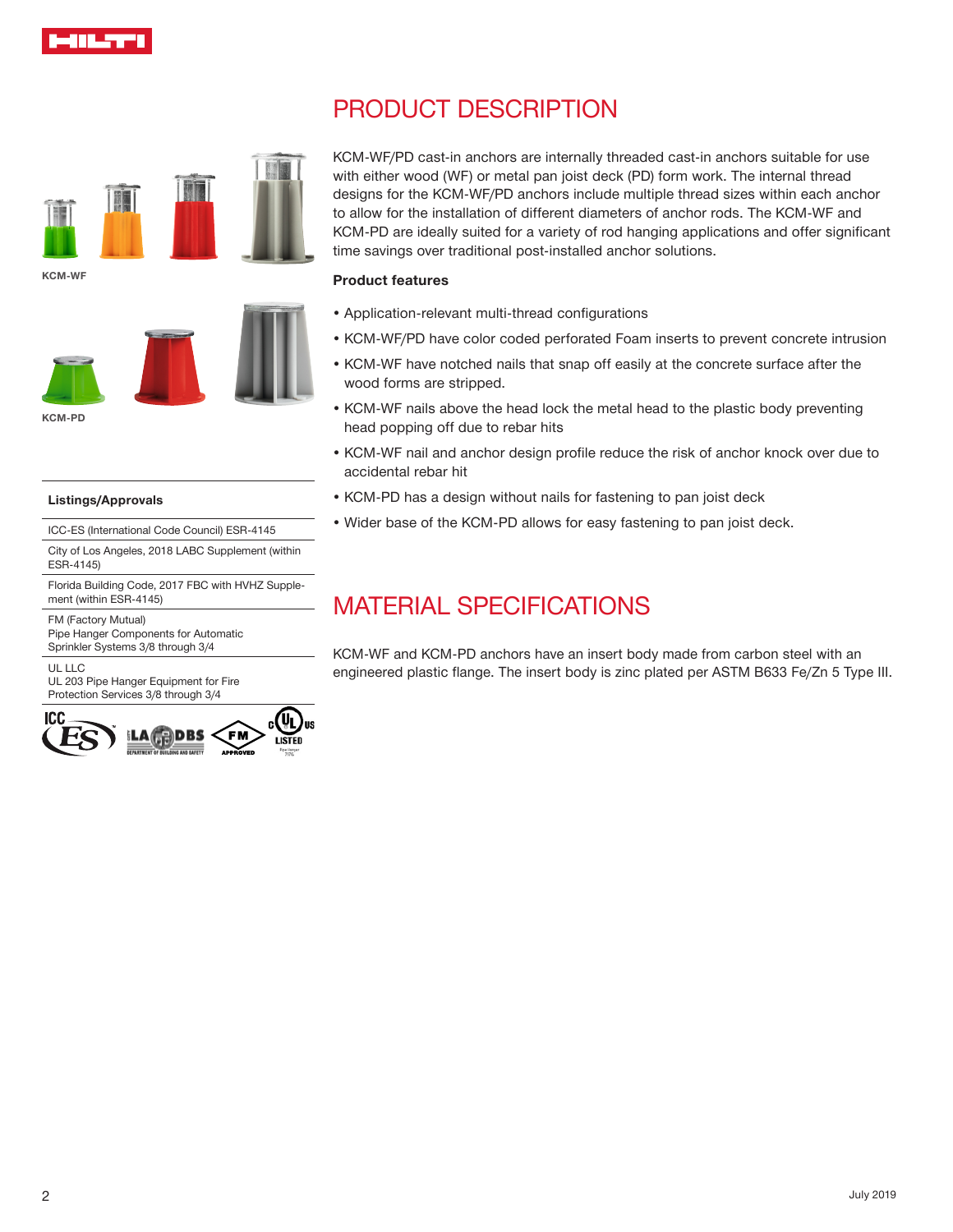# INSTALLATION PARAMETERS

#### **Table 1 - Hilti KCM-WF and KCM-PD specification table**

| <b>Design Information</b>                | <b>Symbol</b>                     | <b>Units</b>                           | $1/4" - 3/8"$  | $3/8" - 1/2"$  | $3/8" - 1/2" - 5/8"$ | $3/8" - 1/2" -$<br>$5/8" - 3/4"$ |
|------------------------------------------|-----------------------------------|----------------------------------------|----------------|----------------|----------------------|----------------------------------|
| Insert type                              |                                   | ٠                                      | WF and PD      | Only WF        | WF and PD            | WF and PD                        |
| Plastic housing color                    | ٠                                 | ٠                                      | Green          | Orange         | Red                  | Grey                             |
| Effective embedment                      | $h_{\scriptscriptstyle eff}$      | in.<br>(mm)                            | 1.12<br>(28)   | 1.63<br>(41)   | 2.04<br>(52)         | 3.0<br>(76)                      |
| Nominal embedment                        | $h_{\scriptscriptstyle nom}$      | in.<br>(mm)                            | 1.27<br>(32.2) | 1.78<br>(45.3) | 2.19<br>(55.6)       | 3.2<br>(81.2)                    |
| Minimum member<br>thickness              | $h_{\min}$                        | in.<br>(mm)                            | 2.5<br>(64)    | 2.5<br>(64)    | 3<br>(76)            | 4<br>(10)                        |
| Outside diameter of<br>anchor steel body | $\boldsymbol{d}_{\boldsymbol{a}}$ | in.<br>(mm)                            | 0.50<br>(12.8) | 0.66<br>(16.9) | 0.87<br>(22.1)       | 1.02<br>(25.9)                   |
| Bearing area                             | $A_{_{brg}}$                      | in. <sup>2</sup><br>(mm <sup>2</sup> ) | 0.91<br>(590)  | 1.00<br>(643)  | 1.23<br>(792)        | 2.25<br>(1,451)                  |
| Minimum anchor<br>spacing                | $\texttt{s}_{\textit{min}}$       | in.<br>(mm)                            | 2.00<br>(50.8) | 2.64<br>(67.1) | 3.48<br>(88.4)       | 4.08<br>(103.6)                  |

 $10$ inimum anchor spacing values correspond to  $4d_a$  for an un-torqued anchor as specified by ACI 318-14 17.7.1.







**Figure 2—KCM-PD Anchor**

| Anchor     | <b>Anchor Body</b>             | Rod Dia. [in.]                  | Thread Engagment Length $(I_{\scriptscriptstyle{tn}})$ [in.]<br>Plastic on/Metal tube on [in.] |
|------------|--------------------------------|---------------------------------|------------------------------------------------------------------------------------------------|
| Small      | $1/4" + 3/8"$                  | 1/4"<br>3/8"                    | 1.1<br>0.7                                                                                     |
| Medium     | $3/8" + 1/2"$                  | 3/8"<br>$1/2$ "                 | 1.5<br>0.9                                                                                     |
| Standard   | $3/8" + 1/2" + 5/8"$           | 3/8"<br>$1/2$ "<br>5/8"         | 1.9<br>1.5<br>0.9                                                                              |
| Heavy duty | $3/8" + 1/2" + 5/8"$<br>+ 3/4" | 3/8"<br>$1/2$ "<br>5/8"<br>3/4" | 2.8<br>2.3<br>1.7<br>0.9                                                                       |

**Table 2 - Thread engagement measurements for various thread sizes**



## INSTALLATION INSTRUCTIONS

Installation Instructions For Use (IFU) are included with each product package. They can also be viewed or downloaded online at www.hilti.com (US), or www.hilti.ca (Canada). Because of the possibility of changes, always verify that downloaded IFU are current when used. Proper installation is critical to achieve full performance. Training is available on request. Contact Hilti Technical Services for applications and conditions not addressed in the IFU.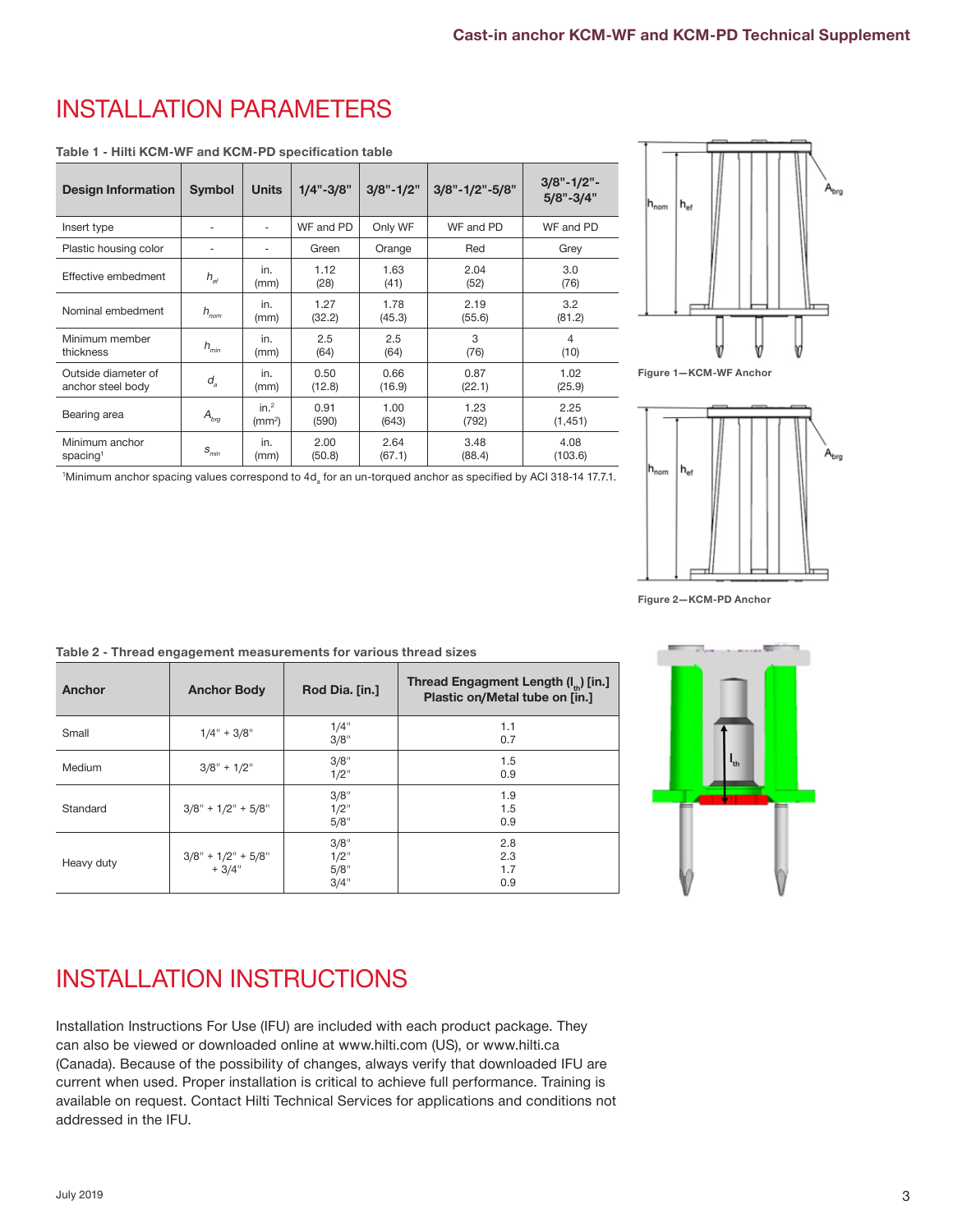# DESIGN DATA IN CONCRETE PER ACI 318

## **ACI 318-14 Chapter 17 Design**

The technical data contained in this section are Hilti Simplified Design Tables. The load values were developed using the Strength Design parameters and variables of ESR-4145 and the equations within ACI 318-14 Chapter 17. For a detailed explanation of the Hilti Simplified Design Tables, refer to section 3.1.8 of Volume 2: Anchor Fastening Technical Guide Ed. 19. Data tables from ESR-4145 are not contained in this section, but can be found at www.icc-es.org or at www.hilti.com.

Table 3 - Design strength for steel failure of KCM-WF and KCM-PD inserts<sup>1,2,3</sup>

| <b>DESIGN INFORMATION</b>                                                                     | $1/4" - 3/8"$   |                 | $3/8" - 1/2"$   |                 | $3/8" - 1/2" - 5/8"$ |                  |                  | 3/8"-1/2"-5/8"-3/4" |                  |                  |                  |  |
|-----------------------------------------------------------------------------------------------|-----------------|-----------------|-----------------|-----------------|----------------------|------------------|------------------|---------------------|------------------|------------------|------------------|--|
| Insert type                                                                                   | WF/PD           |                 | WF              |                 | WF/PD                |                  |                  |                     | WF/PD            |                  |                  |  |
| Nominal rod diameter (in)                                                                     | 1/4             | 3/8             | 3/8             | 1/2             | 3/8                  | 1/2 <sup>4</sup> | 5/8              | 3/8                 | 1/2 <sup>4</sup> | 5/8 <sup>4</sup> | 3/4              |  |
| Design steel strength of insert in tension,<br>$\Phi$ N <sub>sa,insert</sub> Ib (kN)          | 5,315<br>(23.6) |                 | 8,775<br>(39.0) |                 |                      | 10,920<br>(48.6) |                  |                     | 17,795<br>(79.2) |                  |                  |  |
| Design seismic steel strength of insert in tension,<br>$\Phi N_{\text{sa,insert,eq}}$ Ib (kN) |                 | 5,315<br>(23.6) |                 | 8,775<br>(39.0) |                      | 10,920<br>(48.6) | 10,920<br>(48.6) |                     | 17,795<br>(79.2) | 17,795<br>(79.2) | 17,795<br>(79.2) |  |
| Design steel strength of insert in shear,<br>$\Phi V_{\text{sa,insert}}$ Ib (kN)              |                 | 1,775<br>(7.9)  |                 | 3,490<br>(15.5) |                      | 4,580<br>(20.4)  | 5,785<br>(25.7)  |                     | 4,955<br>(22.0)  | 8,245<br>(36.7)  | 11,140<br>(49.6) |  |
| Design seismic steel strength of insert in shear,<br>$\Phi V_{\text{sa,insert,eq}}$ Ib (kN)   |                 | 1,775<br>(7.9)  |                 | 3,490<br>(15.5) |                      | 4,580<br>(20.4)  | 5,785<br>(25.7)  |                     | 4,955<br>(22.0)  | 8,245<br>(36.7)  | 11,140<br>(49.6) |  |

1 See Hilti Product Technical Guide, Edition 2019 (PTG ED. 19), Section 3.1.8.6 to convert design strength value to ASD value.

2 Hilti KCM-MD Inserts are considered as brittle steel elements

<sup>3</sup> Values are for the insert only. The capacity of the threaded rod must be also be determined from Table 6. The design strength of concrete must be in accordance with

ACI 318-14 Chapter 17 and Tables 4 to 5 as necessary. Compare the values (threaded rod, inserts, and concrete). The lesser of the values is to be used for the design. 4 Only threaded rods ASTM A193 Grade B7, ASTM A325, or ASTM F1554 Grade 105 are allowed to be used with the insert

|                                            |                                                      |                                                           | Tension - $\phi N$                                           |                                                  |                                                            | Shear - $\phi V$ <sub>r</sub>                         |                                                  |                                                            |                                                      |  |  |  |
|--------------------------------------------|------------------------------------------------------|-----------------------------------------------------------|--------------------------------------------------------------|--------------------------------------------------|------------------------------------------------------------|-------------------------------------------------------|--------------------------------------------------|------------------------------------------------------------|------------------------------------------------------|--|--|--|
| <b>Nominal anchor</b><br>internal diameter | <b>Effective</b><br>embedment<br>depth<br>in. $(mm)$ | $f'_c =$<br>2,500 psi<br>$(17.2 \, MPa)$<br>$Ib$ ( $kN$ ) | $f'_{c}$ =<br>3,000 psi<br>$(20.7 \text{ MPa})$<br>$Ib$ (kN) | $f_c' =$<br>4,000 psi<br>(27.6 MPa)<br>$Ib$ (kN) | $f'_c =$<br>6,000 psi<br>$(41.1 \text{ MPa})$<br>$Ib$ (kN) | $f_c' =$<br>2,500 psi<br>$(17.2 \, MPa)$<br>$Ib$ (kN) | $f'_c =$<br>3,000 psi<br>(20.7 MPa)<br>$Ib$ (kN) | $f'_c =$<br>4,000 psi<br>$(27.6 \text{ MPa})$<br>$Ib$ (kN) | $f_c' =$<br>6,000 psi<br>(41.1 MPa)<br>$Ib$ ( $kN$ ) |  |  |  |
| $1/4$ "-3/8"                               | 1.12                                                 | 1,240                                                     | 1,355                                                        | 1,570                                            | 1,920                                                      | 1,240                                                 | 1,355                                            | 1,570                                                      | 1,920                                                |  |  |  |
|                                            | (28)                                                 | (5.5)                                                     | (6.0)                                                        | (7.0)                                            | (8.5)                                                      | (5.5)                                                 | (6.0)                                            | (7.0)                                                      | (8.5)                                                |  |  |  |
| $3/8" - 1/2"$                              | 1.63                                                 | 2,180                                                     | 2,390                                                        | 2,760                                            | 3,380                                                      | 2,180                                                 | 2,390                                            | 2,760                                                      | 3,380                                                |  |  |  |
|                                            | (41)                                                 | (9.7)                                                     | (10.6)                                                       | (12.3)                                           | (15.0)                                                     | (9.7)                                                 | (10.6)                                           | (12.3)                                                     | (15.0)                                               |  |  |  |
| $3/8" - 1/2" - 5/8"$                       | 2.04                                                 | 3,055                                                     | 3,345                                                        | 3,865                                            | 4,735                                                      | 3,055                                                 | 3,345                                            | 3,865                                                      | 4,735                                                |  |  |  |
|                                            | (52)                                                 | (13.6)                                                    | (14.9)                                                       | (17.2)                                           | (21.1)                                                     | (13.6)                                                | (14.9)                                           | (17.2)                                                     | (21.1)                                               |  |  |  |
| 3/8"-1/2"-5/8"-3/4"                        | 3.00                                                 | 5,455                                                     | 5,975                                                        | 6,900                                            | 8,450                                                      | 10,910                                                | 11,950                                           | 13,800                                                     | 16,900                                               |  |  |  |
|                                            | (76)                                                 | (24.3)                                                    | (26.6)                                                       | (30.7)                                           | (37.6)                                                     | (48.5)                                                | (53.2)                                           | (61.4)                                                     | (75.2)                                               |  |  |  |

**Table 4 - Hilti KCM-WF and KCM-PD cast-in insert design strength with concrete/pullout failure in uncracked concrete 1,2,3,4,5,6**

<sup>1</sup> See PTG Ed. 19, Section 3.1.8.6 to convert design strength value to ASD value.

<sup>2</sup> Linear interpolation between concrete compressive strengths is not permitted.

<sup>3</sup> Tabular values are for single anchor located at edge distance (c) and spacing (s) greater than 24". For anchors with edge distance or spacing less than 24" use ACI 318 to calculate load reduction factor. Compare the value to the steel values (threaded rod and inserts) in Tables 3 and 6. The lesser of the values is to be used for the design.

 $^4$  Tabular values are for normal weight concrete only. For lightweight concrete multiply design strength by  $\lambda_{\rm a}$  as follows: For sand-lightweight,  $\lambda_{\rm a} = 0.85$ . For alllightweight,  $\lambda$ <sub>a</sub> = 0.75.

<sup>5</sup> Tabular values are for static loads only. Seismic design is not permitted for uncracked concrete.

<sup>6</sup> Compare tabular value to the insert steel strength values in Table 3 and threaded rod steel strength values in Table 6. The lesser of the values is to be used for the design.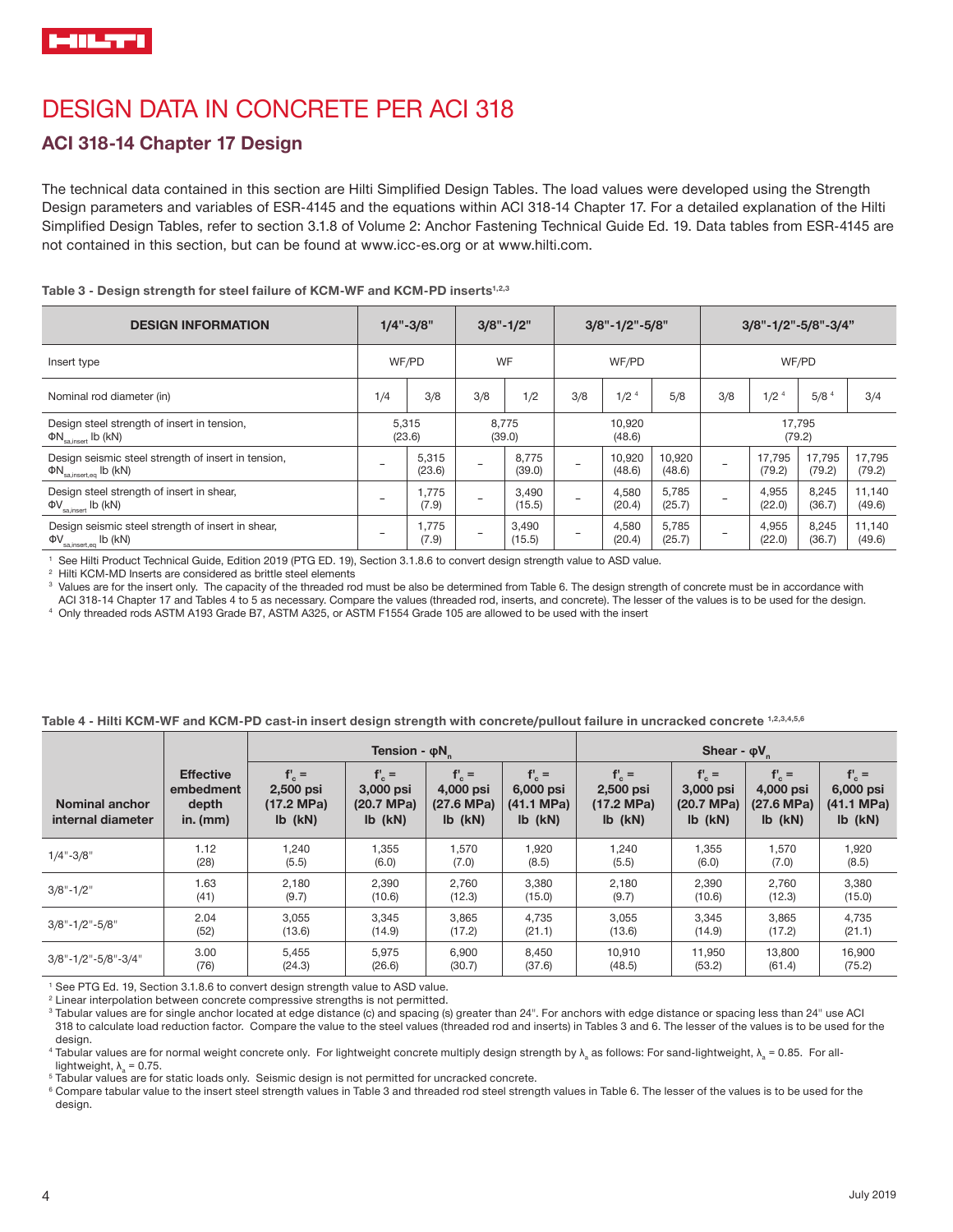|                                            |                                                      | Tension - $\phi N_n$                               |                                                  |                                                              |                                                            | Shear - $\phi V_n$                                     |                                                              |                                                              |                                                        |  |  |
|--------------------------------------------|------------------------------------------------------|----------------------------------------------------|--------------------------------------------------|--------------------------------------------------------------|------------------------------------------------------------|--------------------------------------------------------|--------------------------------------------------------------|--------------------------------------------------------------|--------------------------------------------------------|--|--|
| <b>Nominal anchor</b><br>internal diameter | <b>Effective</b><br>embedment<br>depth<br>in. $(mm)$ | $f'_{c}$ =<br>2,500 psi<br>(17.2 MPa)<br>$Ib$ (kN) | $f_c' =$<br>3,000 psi<br>(20.7 MPa)<br>$Ib$ (kN) | $f'_{c}$ =<br>4,000 psi<br>$(27.6 \text{ MPa})$<br>$Ib$ (kN) | $f_c' =$<br>6,000 psi<br>$(41.1 \text{ MPa})$<br>$lb$ (kN) | $f'_{c}$ =<br>2,500 psi<br>(17.2 MPa)<br>$Ib$ ( $kN$ ) | $f'_{c}$ =<br>3,000 psi<br>$(20.7 \text{ MPa})$<br>$Ib$ (kN) | $f'_{c}$ =<br>4,000 psi<br>$(27.6 \text{ MPa})$<br>$Ib$ (kN) | $f'_{c}$ =<br>6,000 psi<br>(41.1 MPa)<br>$Ib$ ( $kN$ ) |  |  |
| $1/4$ "-3/8"                               | 1.12                                                 | 990                                                | 1,085                                            | 1,255                                                        | 1,535                                                      | 990                                                    | 1,085                                                        | 1,255                                                        | 1,535                                                  |  |  |
|                                            | (28)                                                 | (4.4)                                              | (4.8)                                            | (5.6)                                                        | (6.8)                                                      | (4.4)                                                  | (4.8)                                                        | (5.6)                                                        | (6.8)                                                  |  |  |
| $3/8" - 1/2"$                              | 1.63                                                 | 1,745                                              | 1,910                                            | 2,210                                                        | 2,705                                                      | 1,745                                                  | 1,910                                                        | 2,210                                                        | 2,705                                                  |  |  |
|                                            | (41)                                                 | (7.8)                                              | (8.5)                                            | (9.8)                                                        | (12.0)                                                     | (7.8)                                                  | (8.5)                                                        | (9.8)                                                        | (12.0)                                                 |  |  |
| $3/8" - 1/2" - 5/8"$                       | 2.04                                                 | 2,445                                              | 2,675                                            | 3,090                                                        | 3,785                                                      | 2,445                                                  | 2,675                                                        | 3,090                                                        | 3,785                                                  |  |  |
|                                            | (52)                                                 | (10.9)                                             | (11.9)                                           | (13.7)                                                       | (16.8)                                                     | (10.9)                                                 | (11.9)                                                       | (13.7)                                                       | (16.8)                                                 |  |  |
| 3/8"-1/2"-5/8"-3/4"                        | 3.00                                                 | 4,360                                              | 4,780                                            | 5,520                                                        | 6.760                                                      | 8,725                                                  | 9,560                                                        | 11.040                                                       | 13,520                                                 |  |  |
|                                            | (76)                                                 | (19.4)                                             | (21.3)                                           | (24.6)                                                       | (30.1)                                                     | (38.8)                                                 | (42.5)                                                       | (49.1)                                                       | (60.1)                                                 |  |  |

### **Table 5 - Hilti KCM-WF and KCM-PD cast-in insert design strength with concrete / pullout failure in cracked concrete 1,2,3,4,5, 6**

<sup>1</sup> See PTG Ed. 19, Section 3.1.8.6 to convert design strength value to ASD value.

2 Linear interpolation between concrete compressive strengths is not permitted.

<sup>3</sup> Tabular values are for single anchor located at edge distance (c) and spacing (s) greater than 24". For anchors with edge distance or spacing less than 24" use ACI 318 to calculate load reduction factor. Compare the value to the steel values (threaded rod and inserts) in Tables 3 and 6. The lesser of the values is to be used for the design.

 $^4$  Tabular values are for normal weight concrete only. For lightweight concrete multiply design strength by  $\lambda_{\rm a}$  as follows: For sand-lightweight,  $\lambda_{\rm a} = 0.85$ . For alllightweight,  $\lambda_a = 0.75$ .

 $^5$  Tabular values are for static loads only. For seismic tension loads, multiply cracked concrete tabular values in tension by  $\alpha_{\text{\tiny N,seis}}$  = 0.75. No reduction needed for seismic shear.

<sup>6</sup> Compare tabular value to the insert steel strength values in Table 3 and threaded rod steel strength values in Table 6. The lesser of the values is to be used for the design.

|                                          | Grade A36 threaded rod                                                                       |                                                                        |                                                                                      |                                                                                                | ASTM A 193 B7 or ASTM F1554 Gr. 105<br>threaded rod                    |                                                                                             | ASTM A 307, Grade A threaded rod                                                                                                                               |                                                              |                                      |  |
|------------------------------------------|----------------------------------------------------------------------------------------------|------------------------------------------------------------------------|--------------------------------------------------------------------------------------|------------------------------------------------------------------------------------------------|------------------------------------------------------------------------|---------------------------------------------------------------------------------------------|----------------------------------------------------------------------------------------------------------------------------------------------------------------|--------------------------------------------------------------|--------------------------------------|--|
| <b>Nominal</b><br>rod<br>diameter<br>in. | Tensile <sup>2</sup><br>$\phi$ N <sub>sa,rod</sub><br>or<br>$\phi$ Nsa, eq, rod<br>$lb$ (kN) | Shear <sup>3</sup><br>$\mathbf{\Phi V}_{\mathrm{sa,rod}}$<br>$Ib$ (kN) | <b>Seismic</b><br>Shear <sup>4</sup><br>$\mathbf{\Phi V}$ sa,eq,rod<br>$lb$ ( $kN$ ) | Tensile <sup>2</sup><br>$\phi$ Nsa,rod<br>or<br>$\phi$ N <sub>sa,eq,rod</sub><br>$Ib$ ( $kN$ ) | Shear <sup>3</sup><br>$\mathbf{\Phi V}_{\mathrm{sa,rod}}$<br>$Ib$ (kN) | <b>Seismic</b><br>Shear <sup>4</sup><br>$\mathbf{\Phi V}_{\mathrm{sa,eq,rod}}$<br>$Ib$ (kN) | Tensile <sup>2</sup><br>φN<br>sa,rod<br>or<br>$\left(\begin{matrix} \phi N \end{matrix}\right)$ a, eq, rod<br>Ib $\left(\begin{matrix} KN \end{matrix}\right)$ | Shear <sup>3</sup><br>$\phi V_{\rm sa,rod}$<br>$Ib$ ( $KN$ ) | <b>Seismic</b><br>Shear <sup>4</sup> |  |
| 1/4                                      | 1,390                                                                                        | 720                                                                    | 505                                                                                  | 3,000                                                                                          | 1,550                                                                  | 1,085                                                                                       | 1,425                                                                                                                                                          | 740                                                          | 518                                  |  |
|                                          | (6.2)                                                                                        | (3.2)                                                                  | (2.2)                                                                                | (13.3)                                                                                         | (6.9)                                                                  | (4.8)                                                                                       | (6.3)                                                                                                                                                          | (3.3)                                                        | (2.3)                                |  |
| 3/8                                      | 3,395                                                                                        | 1,750                                                                  | 1,225                                                                                | 7,315                                                                                          | 3,780                                                                  | 2,646                                                                                       | 3,490                                                                                                                                                          | 1,815                                                        | 1,271                                |  |
|                                          | (15.1)                                                                                       | (7.8)                                                                  | (5.4)                                                                                | (32.5)                                                                                         | (16.8)                                                                 | (11.8)                                                                                      | (15.5)                                                                                                                                                         | (8.1)                                                        | (5.7)                                |  |
| 1/2                                      | 6,175                                                                                        | 3,210                                                                  | 2,245                                                                                | 13,315                                                                                         | 6,915                                                                  | 4,841                                                                                       | 6,375                                                                                                                                                          | 3,315                                                        | 2,321                                |  |
|                                          | (27.5)                                                                                       | (14.3)                                                                 | (10.0)                                                                               | (59.2)                                                                                         | (30.8)                                                                 | (21.5)                                                                                      | (28.4)                                                                                                                                                         | (14.7)                                                       | (10.3)                               |  |
| 5/8                                      | 9,835                                                                                        | 5,110                                                                  | 3,575                                                                                | 21,190                                                                                         | 11,020                                                                 | 7,714                                                                                       | 10,165                                                                                                                                                         | 5,285                                                        | 3,700                                |  |
|                                          | (43.7)                                                                                       | (22.7)                                                                 | (15.9)                                                                               | (94.3)                                                                                         | (49.0)                                                                 | (34.3)                                                                                      | (45.2)                                                                                                                                                         | (23.5)                                                       | (16.5)                               |  |
| 3/4                                      | 14,550                                                                                       | 7,565                                                                  | 5,295                                                                                | 31,405                                                                                         | 16,305                                                                 | 11,414                                                                                      | 15,040                                                                                                                                                         | 7,820                                                        | 5,474                                |  |
|                                          | (64.7)                                                                                       | (33.7)                                                                 | (23.6)                                                                               | (139.7)                                                                                        | (72.5)                                                                 | (50.8)                                                                                      | (66.9)                                                                                                                                                         | (34.8)                                                       | (24.3)                               |  |

#### Table 6 - Design strength for steel failure of common threaded rods<sup>1,5</sup>

<sup>1</sup> See PTG Ed. 19, Section 3.1.8.7 for additional information on seismic applications.

 $^2$  Tensile values determined by static tension tests with φN $_{\rm sa}$  = φ A $_{\rm saN}$  ( $_{\rm da}$  as noted in ACI 318-14 Chapter 17.<br>3. Shear values determined by static shear tests with φN = φ 0.60 Å = f = as noted in ACI 31

 $\frac{3}{3}$  Shear values determined by static shear tests with  $\phi V_{\rm ss} = \phi \ 0.60 \ A_{\rm s, v} \frac{V_{\rm gas}}{V_{\rm gas}}$  as noted in ACI 318-14 Chapter 17.<br>4. Sejemic shear values determined by sejemic shear tests with φ V = φ 0.60 A =

4 Seismic shear values determined by seismic shear tests with φ V.a ≤ φ 0.60 A.<sub>eeV</sub> f<sub>ula</sub> as noted in ACl 318-14, Chapter 17.<br><sup>5</sup> Values are for the threaded rod only. The capacity of the insert must be also be determi 318-14 Chapter 17 and Tables 4 to 5 as necessary. Compare the values (threaded rod, inserts, and concrete). The lesser of the values is to be used for the design.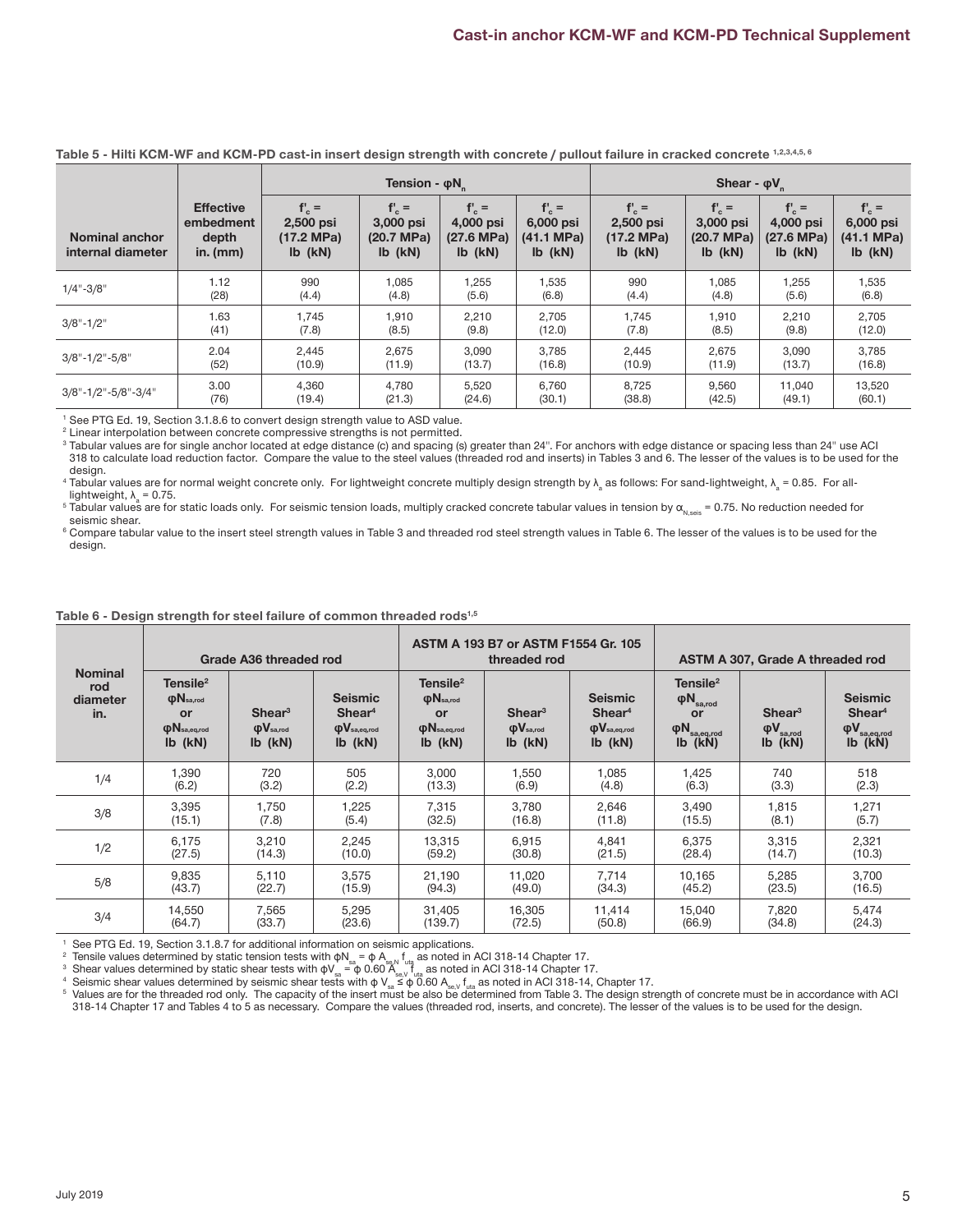# DESIGN DATA IN CONCRETE PER CSA A23.3



### **CSA A23.3-14 Annex D design**

Limit State Design of anchors is described in the provisions of CSA A23.3-14 Annex D for post-installed anchors tested and assessed in accordance with ACI 355.2 for mechanical anchors and ACI 355.4 for adhesive anchors. This section contains the Limit State Design tables with unfactored characteristic loads that are based on the published loads in ICC Evaluation Services ESR-4145. These tables are followed by factored resistance tables. The factored resistance tables have characteristic design loads that are prefactored by the applicable reduction factors for a single anchor with no anchor-to-anchor spacing or edge distance adjustments for the convenience of the user of this document. All the figures in the previous ACI 318-14 Chapter 17 design section are applicable to Limit State Design and the tables will reference these figures.

For a detailed explanation of the tables developed in accordance with CSA A23.3-14 Annex D, refer to Section 3.1.8 of Volume 2: Anchor Fastening Technical Guide Ed. 19. Technical assistance is available by contacting Hilti Canada at (800) 363-4458 or at www.hilti.ca.

|                                                                                                              |                                         | <b>Units</b>             |                 |                 |                 |                 |                 | Nominal anchor diameter |                 |        |                         |                  |                         | Ref      |
|--------------------------------------------------------------------------------------------------------------|-----------------------------------------|--------------------------|-----------------|-----------------|-----------------|-----------------|-----------------|-------------------------|-----------------|--------|-------------------------|------------------|-------------------------|----------|
| Design parameter                                                                                             | <b>Symbol</b>                           |                          |                 | $1/4" - 3/8"$   | $3/8" - 1/2"$   |                 |                 | 3/8"-1/2"-5/8"          |                 |        | 3/8"-1/2"-5/8"-3/4"     |                  |                         | A23.3-14 |
| Nominal rod diameter                                                                                         | $d_{a}$                                 | in.                      | 1/4             | 3/8             | 3/8             | 1/2             | 3/8             | 1/2 <sup>4</sup>        | 5/8             | 3/8    | 1/2 <sup>4</sup>        | 5/8 <sup>4</sup> | 3/4                     |          |
| Effective embedment                                                                                          | $h_{\text{ef}}$                         | in.<br>(mm)              |                 | 1.12<br>(28)    |                 | 1.63<br>(41)    |                 | 2.04<br>(52)            |                 |        |                         | 3<br>(76)        |                         |          |
| Steel embed, material resistance factor for<br>reinforcement                                                 | $\Phi_{\rm s}$                          | $\overline{a}$           |                 |                 |                 |                 |                 | 0.85                    |                 |        |                         |                  |                         | 8.4.3    |
| Resistance modification factor for tension,<br>steel failure modes <sup>2</sup>                              | R                                       | $\overline{\phantom{a}}$ | 0.70            |                 |                 |                 |                 |                         |                 | D.5.3  |                         |                  |                         |          |
| Resistance modification factor for shear, steel<br>failure modes <sup>2</sup>                                | $\mathsf{R}$                            | $\overline{\phantom{a}}$ |                 | 0.65            |                 |                 |                 |                         |                 |        |                         |                  |                         |          |
| Factored steel resistance in tension                                                                         | $N_{\rm sar}$                           | lb<br>(KN)               | 4,864<br>(21.6) | 4,864<br>(21.6) | 8,033<br>(35.7) | 8,033<br>(35.7) | 9,996<br>(44.4) | 9,996<br>(44.4)         | 9,996<br>(44.4) | (72.4) | 16,291 16,291<br>(72.4) | (72.4)           | 16,291 16,291<br>(72.4) | D.6.1.2  |
| Factored steel resistance in tension <sup>4</sup>                                                            | $\mathsf{N}_{\mathsf{sar},\mathsf{eq}}$ | $\mathsf{lb}$<br>(KN)    |                 | 4.864<br>(21.6) |                 | 8.033<br>(35.7) |                 | 9.996<br>(44.4)         | 9.996<br>(44.4) |        | 16,291<br>(72.4)        | 16,291<br>(72.4) | 16,291<br>(72.4)        | D.6.1.2  |
| Factored steel resistance in shear <sup>4</sup>                                                              | $V_{\text{sar}}$                        | $\mathsf{lb}$<br>(kN)    |                 | 1,633<br>(7.3)  | $\overline{a}$  | 3,216<br>(14.3) |                 | 4,214<br>(18.7)         | 5,326<br>(23.7) |        | 4,565<br>(20.3)         | 7,595<br>(33.8)  | 10,260<br>(45.6)        | D.7.1.2  |
| Factored steel resistance in shear, seismic                                                                  | $V_{\text{sar,eq}}$                     | Ib<br>(KN)               |                 | 1.633<br>(7.3)  |                 | 3,216<br>(14.3) |                 | 4,214<br>(18.7)         | 5,326<br>(23.7) |        | 4,565<br>(20.3)         | 7.595<br>(33.8)  | 10,260<br>(45.6)        | D.7.1.2  |
| Coeff, for factored conc. breakout resistance.<br>uncracked concrete                                         | $\mathsf{k}_{_{\rm c,uncr}}$            | $\overline{a}$           |                 |                 |                 |                 |                 | 10                      |                 |        |                         |                  |                         | D.6.2.2  |
| Coeff. for factored conc. breakout resistance,<br>cracked concrete                                           | $\mathsf{k}_{\text{\tiny c,cr}}$        | $\overline{\phantom{a}}$ |                 |                 |                 |                 |                 | 10                      |                 |        |                         |                  |                         | D.6.2.2  |
| Modification factor for anchor resistance,<br>tension, uncracked conc.                                       | $\Psi_{c,N}$                            | $\overline{a}$           |                 |                 |                 |                 |                 | 1.25                    |                 |        |                         |                  |                         | D.6.2.6  |
| Modification factor for anchor resistance,<br>tension, cracked conc.                                         | $\Psi_{c,N}$                            | $\overline{\phantom{a}}$ | 1.0             |                 |                 |                 |                 | D.6.2.6                 |                 |        |                         |                  |                         |          |
| Anchor category                                                                                              | $\overline{a}$                          | $\overline{\phantom{a}}$ |                 | cast-in         |                 |                 |                 |                         |                 |        | D.5.3(c)                |                  |                         |          |
| Concrete material resistance factor                                                                          | $\Phi_{\rm c}$                          | $\overline{\phantom{a}}$ |                 |                 |                 |                 |                 | 0.65                    |                 |        |                         |                  |                         | 8.4.2    |
| Resistance modification factor for tension<br>and shear, concrete failure modes,<br>Condition B <sup>3</sup> | R                                       | $\overline{\phantom{a}}$ |                 | 1.00            |                 |                 |                 |                         | D.5.3(c)        |        |                         |                  |                         |          |

**Table 7 - Hilti KCM-WF/PD design information in accordance with CSA A23.3-14 (R2014) Annex D 1**

1 Design information in this table is taken from ICC-ES ESR-4145, and converted for use with CSA A23.3-14 (R2014) Annex D.

2 The carbon steel KCS-WF/PD is considered a brittle steel element as defined by CSA A23.3-14 (R2014) Annex D section D.2.

<sup>3</sup> For use with the load combinations of CSA A23.3-14 (R2014) chapter 8. Condition B applies where supplementary reinforcement in conformance with CSA A23.3-14 (R2014) section D.5.3 is not provided, or where pullout or pryout strength governs. For cases where the presence of supplementary reinforcement can be verified, the resistance modification factors associated with Condition A may be used.

<sup>3</sup> Values are for the insert only. The capacity of the threaded rod must be also be determined from Table 10. The design strength of concrete must be in accordance with CSA A23.3-14 (R2014) and Tables 8 to 9 as necessary. Compare the values (threaded rod, inserts, and concrete). The lesser of the values is to be used for the design.

4 Only threaded rods ASTM A193 Grade B7, ASTM A325, or ASTM F1554 Grade 105 are allowed to be used with the insert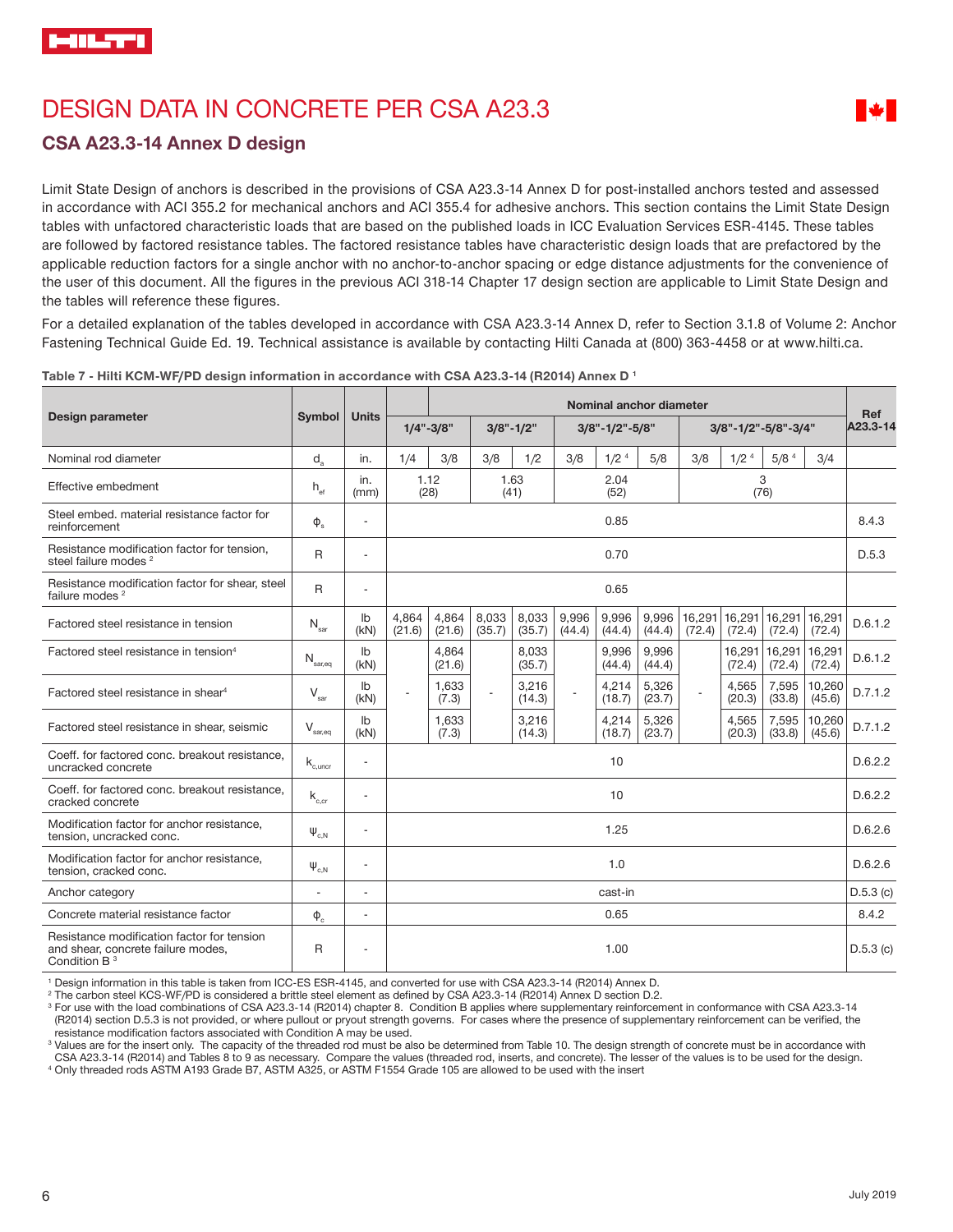### **Table 8 - Hilti KCM-WF/PD cast-in insert design strength with concrete / pullout failure in uncracked concrete 1,2,3,4,5**

|                                                 |                                          |                                        |                                                                     |                                                                   | Tension - N.                                                       |                                                                   | Shear - V.                                                        |                                                                   |                                                                    |                                                        |  |
|-------------------------------------------------|------------------------------------------|----------------------------------------|---------------------------------------------------------------------|-------------------------------------------------------------------|--------------------------------------------------------------------|-------------------------------------------------------------------|-------------------------------------------------------------------|-------------------------------------------------------------------|--------------------------------------------------------------------|--------------------------------------------------------|--|
| <b>Nominal anchor</b><br>diameter<br>in. $(mm)$ | <b>Effective</b><br>embed.<br>in. $(mm)$ | <b>Nominal</b><br>embed.<br>in. $(mm)$ | $f'_c = 20$<br><b>MPa</b><br>$(2,900 \text{ psi})$<br>$Ib$ ( $KN$ ) | $f'_{c}$ = 25<br><b>MPa</b><br>$(3,625 \text{ psi})$<br>$Ib$ (kN) | $f'_{c} = 30$<br><b>MPa</b><br>$(4,350 \,\text{psi})$<br>$lb$ (kN) | $f'_{c} = 40$<br><b>MPa</b><br>$(5,800 \text{ psi})$<br>$Ib$ (kN) | $f'_{c} = 20$<br><b>MPa</b><br>$(2,900 \text{ psi})$<br>$Ib$ (kN) | $f'_{c}$ = 25<br><b>MPa</b><br>$(3,625 \text{ psi})$<br>$Ib$ (kN) | $f'_{c} = 30$<br><b>MPa</b><br>$(4,350 \,\text{psi})$<br>$Ib$ (kN) | $f' = 40$<br>MPa<br>$(5,800 \text{ psi})$<br>$Ib$ (kN) |  |
| $1/4$ "-3/8"                                    | 1.12                                     | 1.12                                   | 1,235                                                               | 1,380                                                             | 1,515                                                              | 1,750                                                             | 1,235                                                             | 1,380                                                             | 1,515                                                              | 1,750                                                  |  |
|                                                 | (28)                                     | (28)                                   | (5.5)                                                               | (6.1)                                                             | (6.7)                                                              | (7.8)                                                             | (5.5)                                                             | (6.1)                                                             | (6.7)                                                              | (7.8)                                                  |  |
| $3/8" - 1/2"$                                   | 1.63                                     | 1.63                                   | 2,175                                                               | 2,435                                                             | 2,665                                                              | 3.075                                                             | 2,175                                                             | 2,435                                                             | 2,665                                                              | 3,075                                                  |  |
|                                                 | (41)                                     | (41)                                   | (9.7)                                                               | (10.8)                                                            | (11.9)                                                             | (13.7)                                                            | (9.7)                                                             | (10.8)                                                            | (11.9)                                                             | (13.7)                                                 |  |
| $3/8" - 1/2" - 5/8"$                            | 2.04                                     | 2.04                                   | 3,045                                                               | 3,405                                                             | 3,730                                                              | 4,305                                                             | 3,045                                                             | 3,405                                                             | 3,730                                                              | 4,305                                                  |  |
|                                                 | (52)                                     | (52)                                   | (13.6)                                                              | (15.2)                                                            | (16.6)                                                             | (19.2)                                                            | (13.6)                                                            | (15.2)                                                            | (16.6)                                                             | (19.2)                                                 |  |
| 3/8"-1/2"-5/8"-                                 | 3.00                                     | 3.00                                   | 5,435                                                               | 6,075                                                             | 6,655                                                              | 7,685                                                             | 10,865                                                            | 12,150                                                            | 13,310                                                             | 15,370                                                 |  |
| 3/4"                                            | (76)                                     | (76)                                   | (24.2)                                                              | (27.0)                                                            | (29.6)                                                             | (34.2)                                                            | (48.3)                                                            | (54.1)                                                            | (59.2)                                                             | (68.4)                                                 |  |

1 See section 3.1.8.6 to convert factored resistance value to ASD value.

<sup>2</sup> Linear interpolation between concrete compressive strengths is not permitted.

<sup>3</sup> Tabular values are for single anchor located at edge distance (c) and spacing (s) greater than 24". For anchors with edge distance or spacing less than 24" use CSA A23.3 to calculate load reduction factor. Compare the value to the steel values in Tables 7 and 10. The lesser of the values is to be used for the design.

4 Tablular values are for normal weight concrete only.

For lightweight concrete multiply design strength by  $\lambda_{\rm a}$  as follows: For sand-lightweight,  $\lambda_{\rm a}$  = 0.85; for all-lightweight,  $\lambda_{\rm a}$  = 0.75.

<sup>5</sup> Tabular values are for static loads only. Seismic design is not permitted for uncracked concrete.

#### **Table 9 - Hilti KCS-WF/PD cast-in insert design strength with concrete / pullout failure in cracked concrete 1,2,3,4,5**

|                                                 |                                          |                                        |                                                                     |                                                                     | Tension - N                                                      |                                                                 | Shear - V                                                       |                                                                   |                                                                   |                                                        |  |
|-------------------------------------------------|------------------------------------------|----------------------------------------|---------------------------------------------------------------------|---------------------------------------------------------------------|------------------------------------------------------------------|-----------------------------------------------------------------|-----------------------------------------------------------------|-------------------------------------------------------------------|-------------------------------------------------------------------|--------------------------------------------------------|--|
| <b>Nominal anchor</b><br>diameter<br>in. $(mm)$ | <b>Effective</b><br>embed.<br>in. $(mm)$ | <b>Nominal</b><br>embed.<br>in. $(mm)$ | $f_c' = 20$<br><b>MPa</b><br>$(2,900 \text{ psi})$<br>$Ib$ ( $kN$ ) | $f'_c = 25$<br><b>MPa</b><br>$(3,625 \text{ psi})$<br>$Ib$ ( $kN$ ) | $f'_c = 30$<br><b>MPa</b><br>$(4,350 \,\text{psi})$<br>$Ib$ (kN) | $f_c' = 40$<br><b>MPa</b><br>$(5,800 \text{ psi})$<br>$Ib$ (kN) | $f'_c = 20$<br><b>MPa</b><br>$(2,900 \text{ psi})$<br>$Ib$ (kN) | $f'_{c} = 25$<br><b>MPa</b><br>$(3,625 \text{ psi})$<br>$Ib$ (kN) | $f'_{c} = 30$<br><b>MPa</b><br>$(4,350 \text{ psi})$<br>$Ib$ (kN) | $f' = 40$<br>MPa<br>$(5,800 \text{ psi})$<br>$Ib$ (kN) |  |
| $1/4" - 3/8"$                                   | 1.12                                     | 1.12                                   | 990                                                                 | 1,105                                                               | 1,210                                                            | 1,400                                                           | 990                                                             | 1,105                                                             | 1,210                                                             | 1,400                                                  |  |
|                                                 | (28)                                     | (28)                                   | (4.4)                                                               | (4.9)                                                               | (5.4)                                                            | (6.2)                                                           | (4.4)                                                           | (4.9)                                                             | (5.4)                                                             | (6.2)                                                  |  |
| $3/8" - 1/2"$                                   | 1.63                                     | 1.63                                   | 1,740                                                               | 1,945                                                               | 2,130                                                            | 2,460                                                           | 1,740                                                           | 1,945                                                             | 2,130                                                             | 2,460                                                  |  |
|                                                 | (41)                                     | (41)                                   | (7.7)                                                               | (8.7)                                                               | (9.5)                                                            | (10.9)                                                          | (7.7)                                                           | (8.7)                                                             | (9.5)                                                             | (10.9)                                                 |  |
| $3/8" - 1/2" - 5/8"$                            | 2.04                                     | 2.04                                   | 2,435                                                               | 2,725                                                               | 2,985                                                            | 3,445                                                           | 2,435                                                           | 2,725                                                             | 2,985                                                             | 3,445                                                  |  |
|                                                 | (52)                                     | (52)                                   | (10.8)                                                              | (12.1)                                                              | (13.3)                                                           | (15.3)                                                          | (10.8)                                                          | (12.1)                                                            | (13.3)                                                            | (15.3)                                                 |  |
| 3/8"-1/2"-5/8"-                                 | 3.00                                     | 3.00                                   | 4,345                                                               | 4,860                                                               | 5,325                                                            | 6,145                                                           | 8,695                                                           | 9,720                                                             | 10,650                                                            | 12,295                                                 |  |
| $3/4$ "                                         | (76)                                     | (76)                                   | (19.3)                                                              | (21.6)                                                              | (23.7)                                                           | (27.3)                                                          | (38.7)                                                          | (43.3)                                                            | (47.4)                                                            | (54.7)                                                 |  |

1 See section 3.1.8.6 to convert factored resistance value to ASD value.

<sup>2</sup> Linear interpolation between concrete compressive strengths is not permitted.

<sup>3</sup> Tabular values are for single anchor located at edge distance (c) and spacing (s) greater than 24". For anchors with edge distance or spacing less than 24" use CSA A23.3 to calculate load reduction factor. Compare the value to the steel values in Tables 7 and 10. The lesser of the values is to be used for the design.

4 Tablular values are for normal weight concrete only.

For lightweight concrete multiply design strength by λa as follows: For sand-lightweight, λa = 0.85; for all-lightweight, λa = 0.75.

 $5$  Tabular values are for static loads only. For seismic tension loads, multiply cracked concrete tabular values in tension by  $\alpha_{N,\rm{sels}} = 0.75$ . No reduction needed for seismic shear.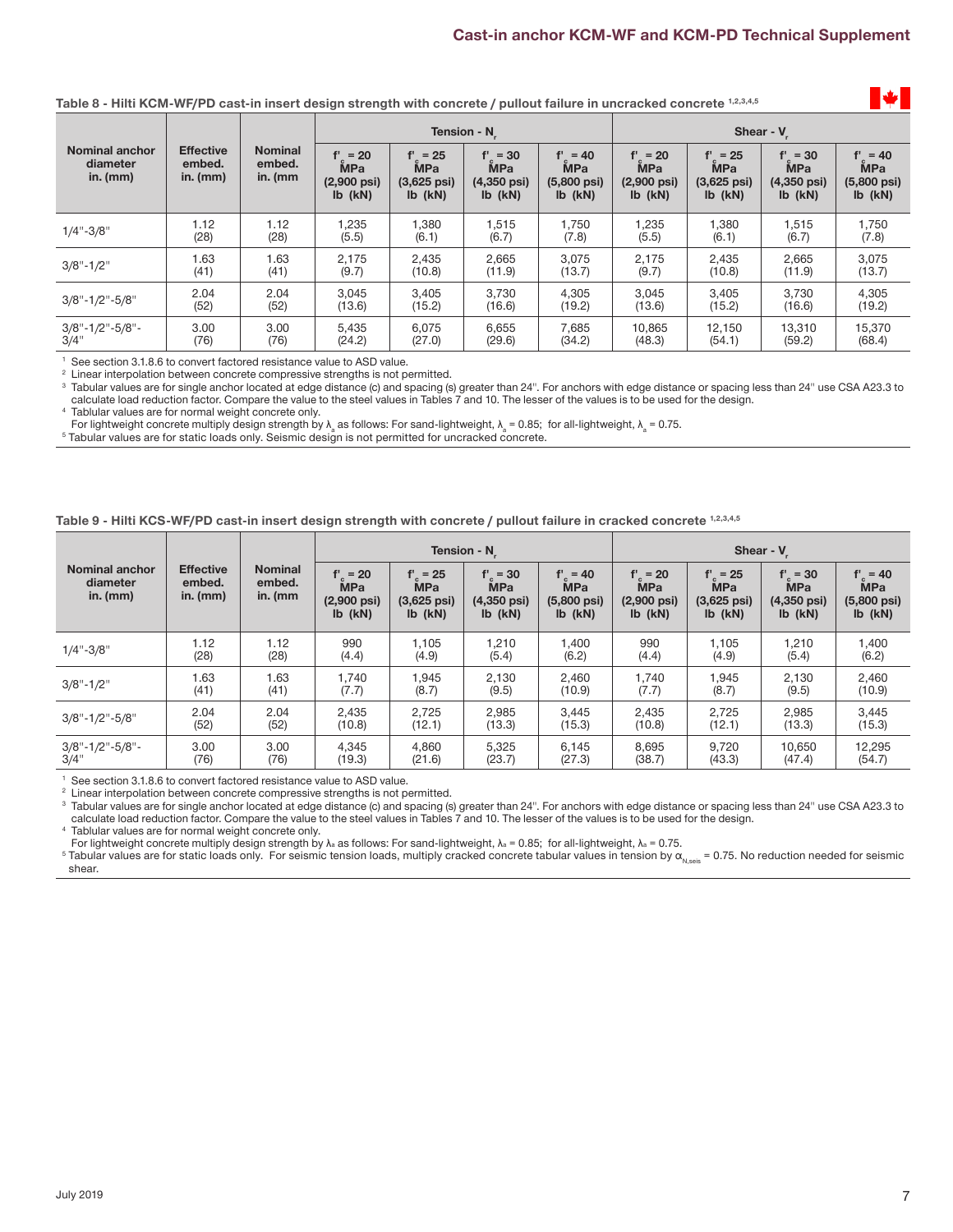

### **Table 10 - Design strength for steel failure of common threaded rods used with KCM-WF/PD cast-in inserts 1,2,3**

| Grade A36 threaded rod                   |                                                                                              |                                                             |                                                                                                            | ASTM A 193 B7 or ASTM F1554 Gr. 105<br>threaded rod                                                                        |                                                                                | ASTM A 307, Grade A threaded rod                                                 |                                                                                                      |                                                              |                                                                                                                                                   |
|------------------------------------------|----------------------------------------------------------------------------------------------|-------------------------------------------------------------|------------------------------------------------------------------------------------------------------------|----------------------------------------------------------------------------------------------------------------------------|--------------------------------------------------------------------------------|----------------------------------------------------------------------------------|------------------------------------------------------------------------------------------------------|--------------------------------------------------------------|---------------------------------------------------------------------------------------------------------------------------------------------------|
| <b>Nominal</b><br>rod<br>diameter<br>in. | Tensile <sup>4</sup><br>$\phi$ N <sub>sa,rod</sub><br>or<br>$\phi$ Nsa, eq, rod<br>$Ib$ (kN) | Shear <sup>5</sup><br>$\phi V_{\text{sa,rod}}$<br>$Ib$ (kN) | <b>Seismic</b><br><b>Shear</b> <sup>6</sup><br>$\mathbf{\Phi}\mathbf{V}_{\mathrm{sa,eq,rod}}$<br>$Ib$ (kN) | Tensile <sup>4</sup><br>$\phi$ N <sub>sa,rod</sub><br><b>or</b><br>$\mathbf{\Phi}$ N <sub>sa,eq,rod</sub><br>$Ib$ ( $kN$ ) | Shear <sup>5</sup><br>$\mathbf{\Phi}\mathbf{V}_{\mathrm{sa,rod}}$<br>$Ib$ (kN) | <b>Seismic</b><br><b>Shear</b> <sup>6</sup><br>$\phi V_{sa,eq,rod}$<br>$Ib$ (kN) | Tensile <sup>4</sup><br>$\phi N_{\rm sa,rod}$<br>or<br>$\varphi N_{\mathrm{sa,eq,rod}}$<br>Ib $(kN)$ | Shear <sup>5</sup><br>$\phi V_{\rm sa,rod}$<br>$Ib$ ( $KN$ ) | <b>Seismic</b><br>Shear <sup>6</sup><br>$\left(\begin{matrix} \phi V \ \phi \end{matrix}\right)$ is $\left(\begin{matrix} kN \end{matrix}\right)$ |
| 1/4                                      | 1,260                                                                                        | 705                                                         | 495                                                                                                        | 2,720                                                                                                                      | 1,520                                                                          | 1,064                                                                            | 1,290                                                                                                | 725                                                          | 508                                                                                                                                               |
|                                          | (5.6)                                                                                        | (3.1)                                                       | (2.2)                                                                                                      | (12.1)                                                                                                                     | (6.8)                                                                          | (4.7)                                                                            | (5.7)                                                                                                | (3.2)                                                        | (2.3)                                                                                                                                             |
| 3/8                                      | 3,075                                                                                        | 1,720                                                       | 1,205                                                                                                      | 6,630                                                                                                                      | 3,705                                                                          | 2,594                                                                            | 3,160                                                                                                | 1,780                                                        | 1,246                                                                                                                                             |
|                                          | (13.7)                                                                                       | (7.7)                                                       | (5.4)                                                                                                      | (29.5)                                                                                                                     | (16.5)                                                                         | (11.5)                                                                           | (14.1)                                                                                               | (7.9)                                                        | (5.5)                                                                                                                                             |
| 1/2                                      | 5,600                                                                                        | 3,150                                                       | 2,205                                                                                                      | 12,070                                                                                                                     | 6,785                                                                          | 4,750                                                                            | 5,780                                                                                                | 3,250                                                        | 2,275                                                                                                                                             |
|                                          | (24.9)                                                                                       | (14.0)                                                      | (9.8)                                                                                                      | (53.7)                                                                                                                     | (30.2)                                                                         | (21.1)                                                                           | (25.7)                                                                                               | (14.5)                                                       | (10.1)                                                                                                                                            |
| 5/8                                      | 8,915                                                                                        | 5,010                                                       | 3,505                                                                                                      | 19,210                                                                                                                     | 10,805                                                                         | 7,564                                                                            | 9,215                                                                                                | 5,185                                                        | 3,630                                                                                                                                             |
|                                          | (39.7)                                                                                       | (22.3)                                                      | (15.6)                                                                                                     | (85.4)                                                                                                                     | (48.1)                                                                         | (33.6)                                                                           | (41.0)                                                                                               | (23.1)                                                       | (16.1)                                                                                                                                            |
| 3/4                                      | 13,190                                                                                       | 7,420                                                       | 5,195                                                                                                      | 28.475                                                                                                                     | 15,990                                                                         | 11.193                                                                           | 13,635                                                                                               | 7,670                                                        | 5,369                                                                                                                                             |
|                                          | (58.7)                                                                                       | (33.0)                                                      | (23.1)                                                                                                     | (126.7)                                                                                                                    | (71.1)                                                                         | (49.8)                                                                           | (60.7)                                                                                               | (34.1)                                                       | (23.9)                                                                                                                                            |

<sup>1</sup> See section 3.1.8.6 to convert design strength value to ASD value.<br><sup>2</sup> Hilti KCM-WE/PD anchors are to be considered brittle steel elemen

<sup>2</sup> Hilti KCM-WF/PD anchors are to be considered brittle steel elements

<sup>3</sup> See Section 3.1.8.7 for additional information on seismic applications.

Tensile  $N_{\text{sar}} = \phi_{\text{s}} A_{\text{se}} R$  f<sub>ut</sub> as noted in CSA A23.3-14 Annex D.

<sup>5</sup> Shear values determined by static shear tests with V<sub>sar</sub> <  $\phi_{\rm s}$  0.60 A<sub>se.v</sub> f<sub>ut</sub> R. as noted in CSA A23.3-14 Annex D.<br><sup>6</sup> Seismic shear values determined by seismic shear tests with V<sub>sar,eq</sub> <  $\phi_{\rm s}$  0.60 A

Table 11 - UL LLC and FM approvals<sup>1,2</sup>

| <b>Design</b>           | $1/4" - 3/8"$                      |                                |                                           | $3/8" - 1/2"$                      |                          |                                           |                                    | $3/8" - 1/2" - 5/8"$     |                                           | 3/8"-1/2"-5/8"-3/4"                |                         |                                           |  |
|-------------------------|------------------------------------|--------------------------------|-------------------------------------------|------------------------------------|--------------------------|-------------------------------------------|------------------------------------|--------------------------|-------------------------------------------|------------------------------------|-------------------------|-------------------------------------------|--|
| information             |                                    | <b>WF and PD</b>               |                                           | Only WF                            |                          |                                           |                                    | <b>WF and PD</b>         |                                           | <b>WF and PD</b>                   |                         |                                           |  |
| Nominal rod<br>diameter | UL<br>max<br>pipe<br>size<br>(in.) | <b>UL</b><br>test load<br>(Ib) | <b>FM</b><br>max<br>pipe<br>size<br>(in.) | UL<br>max<br>pipe<br>size<br>(in.) | UL<br>test load<br>(lb)  | <b>FM</b><br>max<br>pipe<br>size<br>(in.) | UL<br>max<br>pipe<br>size<br>(in.) | UL<br>test load<br>(1b)  | <b>FM</b><br>max<br>pipe<br>size<br>(in.) | UL<br>max<br>pipe<br>size<br>(in.) | UL<br>test load<br>(1b) | <b>FM</b><br>max<br>pipe<br>size<br>(in.) |  |
| 3/8                     | $\overline{4}$                     | .500                           | 4                                         | 4                                  | 1.500                    | 4                                         | 4                                  | 1.500                    |                                           | 4                                  | 1,500                   | $\overline{4}$                            |  |
| 1/2                     | $\overline{\phantom{a}}$           | $\overline{\phantom{a}}$       | $\overline{\phantom{a}}$                  | 8                                  | 4,050                    | 8                                         | 8                                  | 4,050                    |                                           | 8                                  | 4,050                   | 8                                         |  |
| 5/8                     | $\overline{\phantom{a}}$           | $\overline{\phantom{a}}$       | $\overline{\phantom{a}}$                  |                                    | $\overline{\phantom{a}}$ | $\overline{\phantom{a}}$                  | 8                                  | 4,050                    |                                           | 12                                 | 7,900                   | 12                                        |  |
| 3/4                     | $\overline{\phantom{a}}$           |                                | $\overline{\phantom{a}}$                  |                                    | ۰                        | $\overline{\phantom{a}}$                  | -                                  | $\overline{\phantom{a}}$ |                                           | 12                                 | 7,900                   | 12                                        |  |

<sup>1</sup> UL LLC Listing based on successful completion of testing in accordance with UL 203.

2 FM Approval based on successful completion of testing in accordance with FM 1952.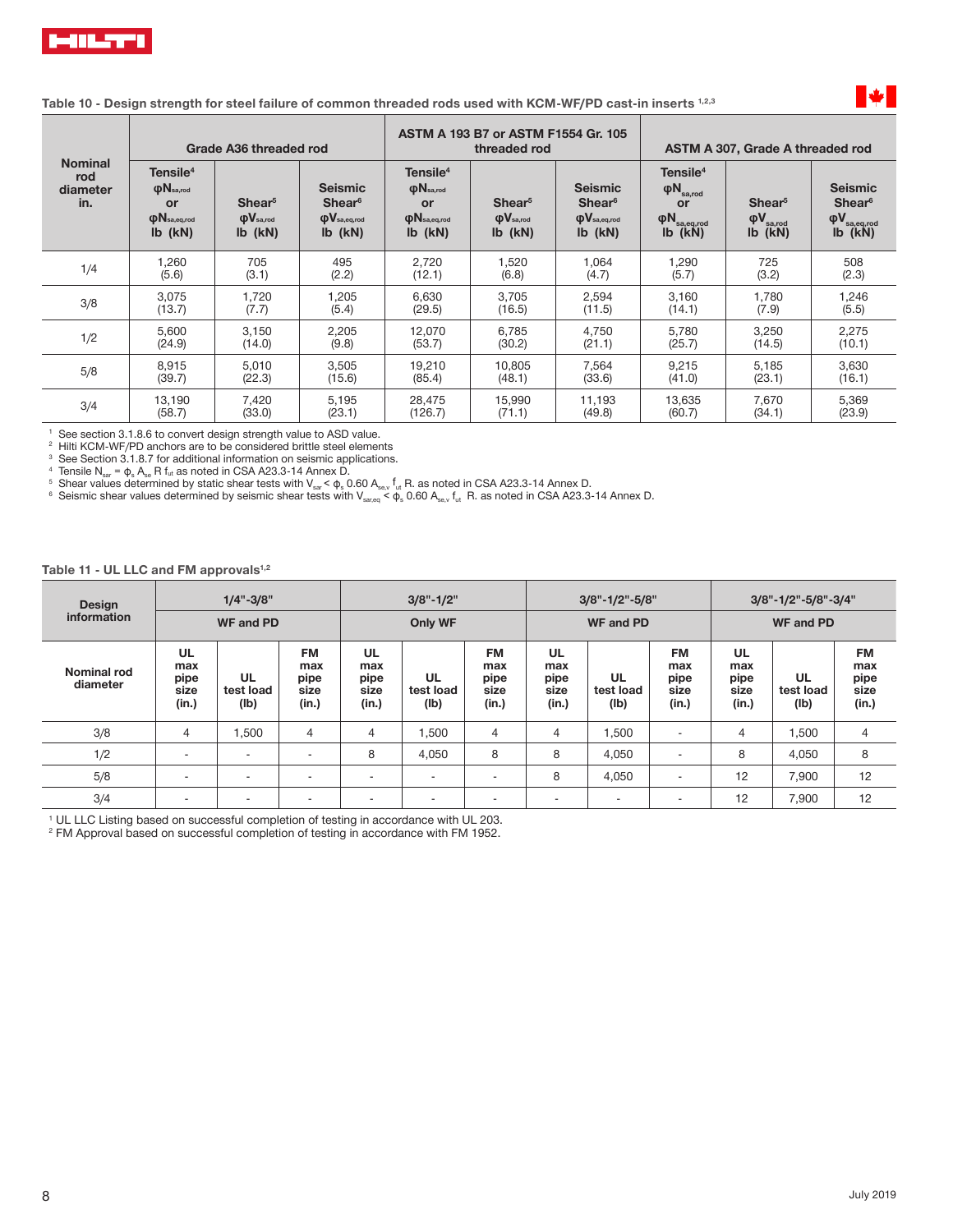# ORDERING INFORMATION<sup>1,2</sup>

### **KCM – WF cast-in anchor for use in wood forms**

| <b>Description</b>           | Sleeve color | Qty / box |
|------------------------------|--------------|-----------|
| KCM - WF 1/4"-3/8"           | Green        | 250       |
| KCM - WF 3/8"-1/2"           | Orange       | 150       |
| KCM - WF 3/8"-1/2"-5/8"      | Red          | 100       |
| KCM - WF 3/8"-1/2"-5/8"-3/4" | Grey         | 25        |

### **KCM – PD cast-in anchor for use in pan joist deck**

| <b>Description</b>           | Sleeve color | Qty / box |
|------------------------------|--------------|-----------|
| KCM - PD 1/4"-3/8"           | Green        | 250       |
| KCM - PD 3/8"-1/2"-5/8"      | Red          | 100       |
| KCM - PD 3/8"-1/2"-5/8"-3/4" | Grev         | 25        |

1 All dimensions in inches 2 Identifies anchor size